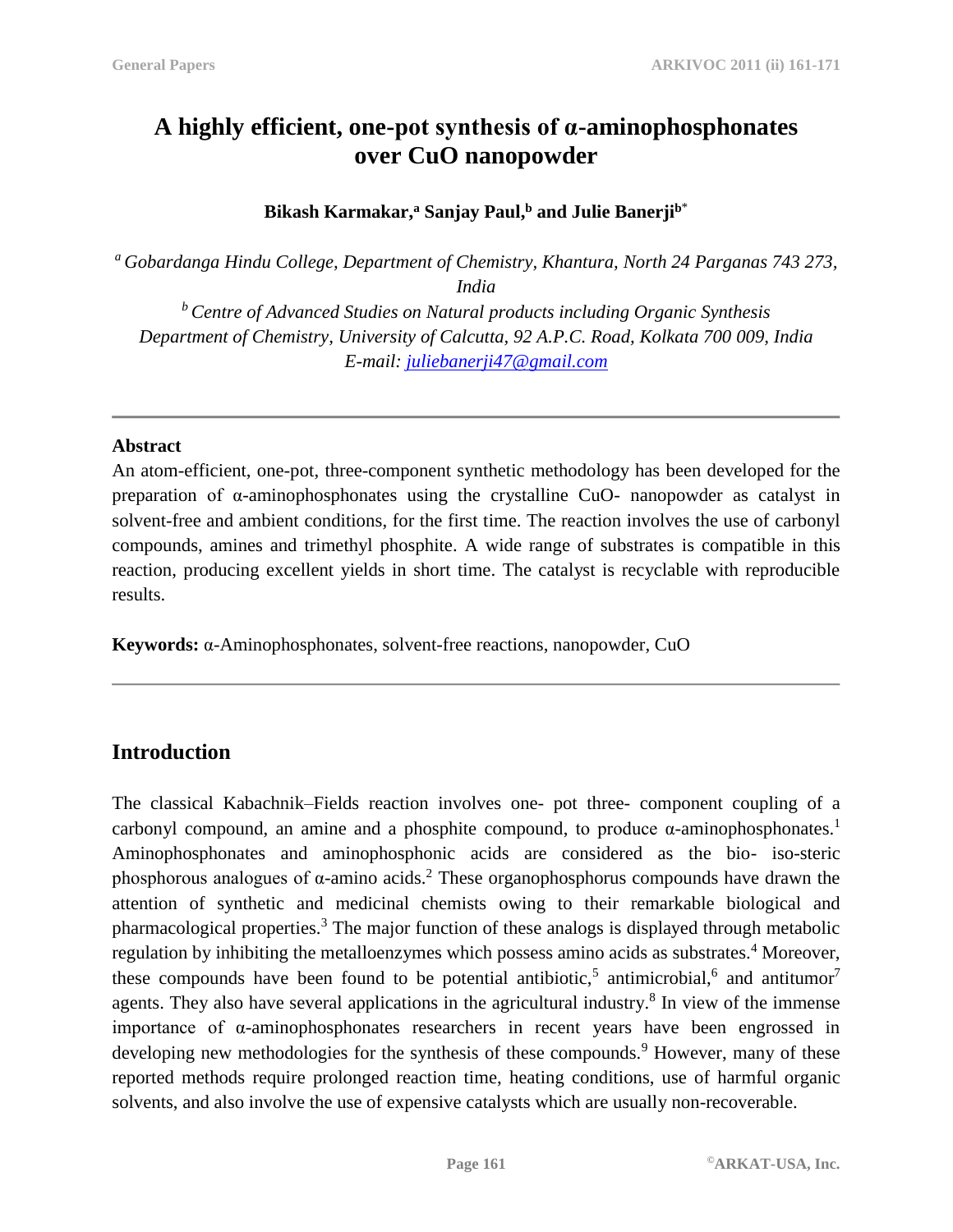In recent years nanomaterials have attracted a great deal of attention in organic synthesis owing to their high surface- to- volume ratio leading to larger numbers of active sites, and their reusability. Notably, there are few reports available in the literature for the use of non-silicious and non-supported metal oxide nanopowders in multicomponent organic synthesis.<sup>10</sup> In continuation of our studies towards developing synthetic methods based on nanocatalysts,<sup>11</sup> we now report, for the first time, an operationally simple, expeditious solvent-free synthesis of  $α$ aminophosphonates using highly crystalline CuO nanopowder under ambient condition (Scheme 1). The large surface area, strong Lewis acid character, and reusable nature of the catalyst has been exploited by us leading to excellent yields of the products in very short reaction times.



**Scheme 1.** Synthesis of α-aminophosphonates over CuO nanopowder.

## **Results and Discussion**

A very simple protocol was followed in the reaction process. A mixture of a carbonyl compound, an amine, and trimethyl phosphite was stirred in the presence of CuO nanopowder at solvent-free and ambient condition. The catalyst was found to promote the reaction efficiently, affording the corresponding aminophosphonates in high yield. No base or other additives were required in this process. After standard work up, the crude product obtained was passed through a neutral alumina column to isolate the pure compound.

The catalyst was prepared following a non-ionic triblock-copolymer- templated sol-gel approach.<sup>12</sup> It was characterized by SEM, X-ray diffraction study, and BET surface area analysis. It is evident from the SEM image and X-ray diffraction study of the catalyst that the material is crystalline in nature and the particle sizes are below 50 nm (Fig. 1). The particles are of almost equal shape and size. To determine the exact crystal planes and particle size, X-ray diffraction analysis was performed. In the wide angle study as shown in Fig. 2, characteristic peaks due to crystal planes appeared, which confirmed its high crystalline character. The peaks appeared to correspond to the (110), (002), (111/200), (202), (020), (202), (113), (311), (220), (311) and (222) planes of monoclinic CuO, which are consistent with standard JCPDS reported values. The FWHM values of the sharp peaks were used to determine the crystallite sizes, applying Sherrer's formula  $D_p = 0.941\lambda/BCos\theta$  where B is the corresponding FWHM value and accordingly, the particle sizes were found to lie between 18-20 nm. The BET method was applied to measure the surface area, which was found to be 101 m<sup>2</sup>/g.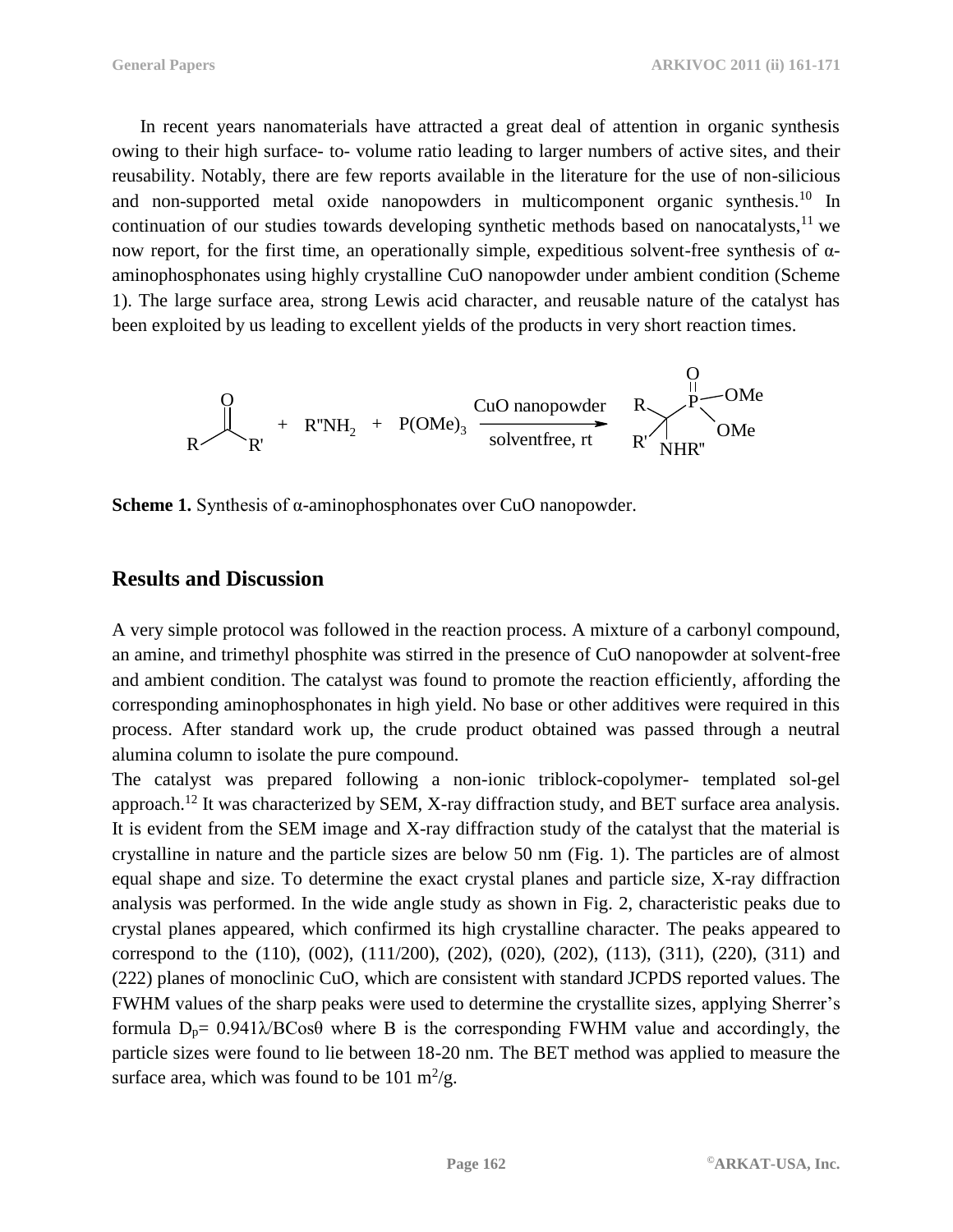

**Figure 1.** SEM analysis of the CuO nanopowder.

In our initial study for standardization, a screening was performed with a variety of solvents, taking benzaldehyde, aniline or  $P(OMe)$ <sub>3</sub> as substrates (Table 1). The use of different conventional organic solvents such as diethyl ether, dichloromethane (DCM), THF, or toluene resulted in low- to moderate yields (entries 1-4). The best result was achieved under solvent-free conditions (entry 5) when the reaction was completed within 1h, in 96% yield. We also carried out the screening of catalysts using the same reaction. It is pertinent to mention that the reaction hardly proceeded in the absence of catalyst. A variety of Cu salts was examined in this process. The reaction failed with Cu granules and CuO wire (entries 7, 8). Bulk CuO and other homogeneous Cu catalysts such as  $CuSO<sub>4</sub>$  and  $Cu(OAc)<sub>2</sub>$  afforded low yields (entries 9-11). High yields were obtained with CuO- supported mesoporous SBA15 and  $TiO<sub>2</sub>$  but the reaction required comparatively longer times for completion (entries 12, 13).



**Figure 2.** XRD study of the CuO nanopowder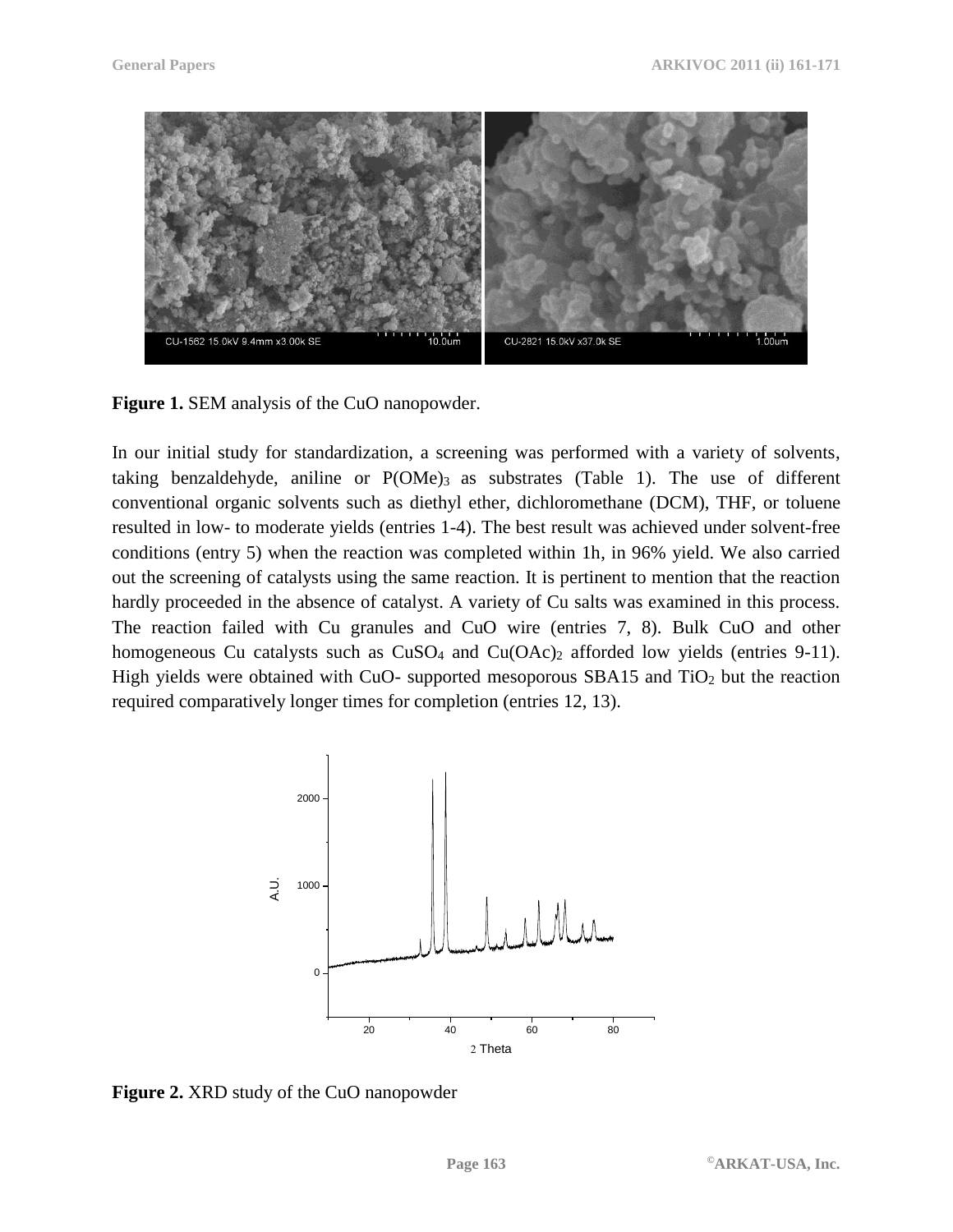After optimizing the reaction conditions, the scope and limitations of the protocol were investigated by treating a diverse range of aldehydes, both aromatic and aliphatic, with aniline and P(OMe)<sub>3</sub>. The results are summarized in Table 2. Regardless of the nature of the functional groups attached to the aldehydes, all the reactions proceeded smoothly, generating the corresponding α-aminophosphonates in good yields (entries 1-8). However, aromatic aldehydes containing hydroxy groups took longer times for completion (entries 9,10). The reaction was successful with aliphatic aldehydes (entries 14,15) which also resulted in high yields. We continued our research to test the reactivity of ketones under similar conditions. However, in this case the reactions were sluggish to afford the corresponding  $\alpha$ -aminophosphonates. Cyclohexanone and cyclopentanone produced good yields, but with acetophenone the yield was moderate (entries 16-18). We also studied the reaction of different amines, both aromatic and aliphatic, with benzaldehyde and  $P(OMe)_3$  (Table 3). In these cases also good conversions were observed within short times. Interestingly, aliphatic amines, *viz.*, cyclohexylamine, pyrrolidine, piperidine, and morpholine, showed faster rates compared to aromatic amines, possibly due to their higher basicity. The formation of α-hydroxyphosphonate as a byproduct was not observed in any of the reactions.

| Entry          | Solvent         | Catalyst                             | Time(h) | Yield $(\%)^b$ |
|----------------|-----------------|--------------------------------------|---------|----------------|
| 1              | Diethyl ether   | $CuO$ np                             | 6.0     | 34             |
| $\overline{2}$ | Dichloromethane | $CuO$ np                             | 6.0     | 47             |
| 3              | Tetrahydrofuran | $CuO$ np                             | 6.0     | 68             |
| $\overline{4}$ | Toluene         | $CuO$ np                             | 6.0     | 53             |
| 5              | Solvent-free    | $CuO$ np                             | 1.0     | 96             |
| 6              | Solvent-free    | None                                 | 12      |                |
| 7              | Solvent-free    | Cu granules                          | 12      |                |
| 8              | Solvent-free    | CuO wire                             | 12      |                |
| 9              | Solvent-free    | <b>Bulk CuO</b>                      | 6.0     | 46             |
| 10             | Solvent-free    | CuSO <sub>4</sub> .5H <sub>2</sub> O | 6.0     | 67             |
| 11             | Solvent-free    | $Cu(Oac)2$ . H <sub>2</sub> O        | 6.0     | 78             |
| 12             | Solvent-free    | CuO/SBA15 (20)                       | 2.5     | 90             |
| 13             | Solvent-free    | $CuO/TiO2$ (20)                      | 3.0     | 85             |

**Table 1.** Optimization of reaction conditions in synthesis of  $\alpha$ -aminophosphonates<sup>a</sup>

<sup>a</sup> Reaction conditions: 1.0 eq. benzaldehyde, 1.0 eq. amine, 1.3 eq.  $P(OMe)_3$ , 20 mg catalyst, RT stirring, wt  $%$  loading in parentheses,  $<sup>b</sup>$  isolated yield.</sup>

From the mechanistic point of view we believe that the nano-sized  $Cu<sup>H</sup>O$ , an efficient Lewis acid, is the main active site in the reaction. It promotes the formation of imines by condensation of a carbonyl function and amine. The activated imine then reacted with  $P(\text{OMe})_3$  to generate the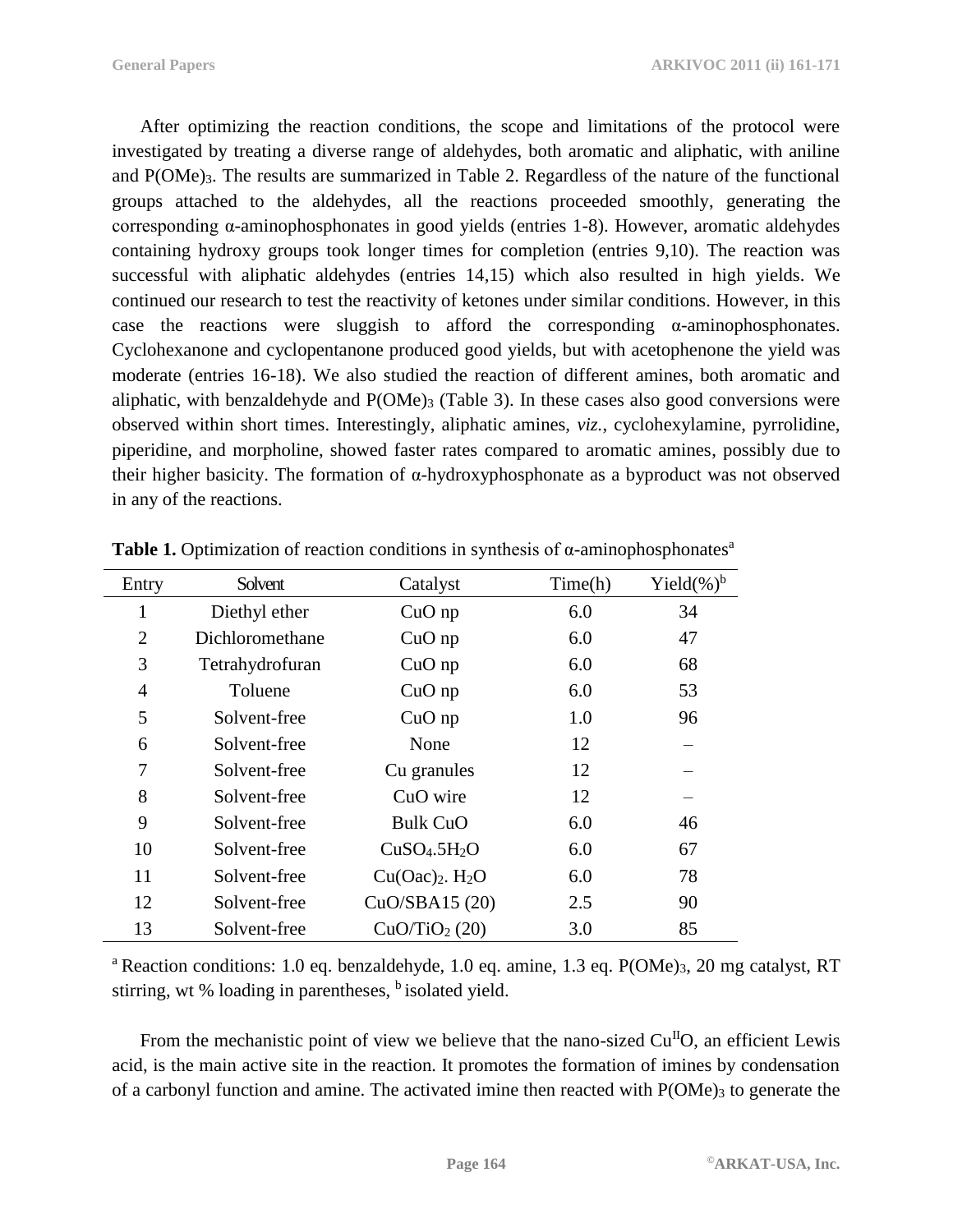corresponding α-aminophosphonates. A probable mechanistic pathway has been proposed in Fig. 3. The superior catalytic activity of CuO nanopowder can be distinctly proved by the comparison of its reactivity with bulk CuO (entries 5 and 9, table 1). This difference is obviously due to high specific surface area of our catalyst (101 m<sup>2</sup>/gm) compared to bulk CuO (4.1 m<sup>2</sup>/gm) thereby generating larger number of active sites.



| $\mathbb{R}^2$ | PhNH <sub>2</sub><br>$P(OME)_{3}$<br>$^{+}$<br>$\mathrm{+}$<br>R' |                | ဂူ<br>$R_{\gamma}$<br><b>NHPh</b> | OMe<br>OMe          |
|----------------|-------------------------------------------------------------------|----------------|-----------------------------------|---------------------|
| $1a-0$         | 2a                                                                | $3a-0$         |                                   |                     |
| Entry          | Carbonyl compounds                                                | Product        | Time (h)                          | Yield $(\%)^b$      |
| $\mathbf{1}$   | $C_6H_5CHO$                                                       | 3a             | 1.0                               | 96 <sup>[9]</sup> ] |
| $\overline{2}$ | 4-O <sub>2</sub> N-C <sub>6</sub> H <sub>4</sub> CHO              | 3 <sub>b</sub> | 0.7                               | 92 [9i]             |
| 3              | $3-O2N-C6H4CHO$                                                   | 3c             | 0.5                               | 88                  |
| $\overline{4}$ | 4-Cl-C <sub>6</sub> H <sub>4</sub> CHO                            | 3d             | 0.5                               | 91 [9j]             |
| 5              | 4-Me-C <sub>6</sub> H <sub>4</sub> CHO                            | 3e             | 1.0                               | 90 [9i]             |
| 6              | 4-CN-C <sub>6</sub> H <sub>4</sub> CHO                            | 3f             | 0.7                               | 92 [9j]             |
| 7              | 4-MeO-C <sub>6</sub> H <sub>4</sub> CHO                           | 3g             | 0.5                               | 94 [9h]             |
| 8              | 3-MeO-C <sub>6</sub> H <sub>4</sub> CHO                           | 3 <sub>h</sub> | 1.0                               | 86                  |
| 9              | 4-HO-C <sub>6</sub> H <sub>4</sub> CHO                            | 3i             | 2.0                               | 78 [9h]             |
| 10             | 4-HO-3-MeO-C <sub>6</sub> H <sub>3</sub> CHO                      | 3j             | 2.0                               | 75                  |
| 11             | 3,4-di- MeO-C <sub>6</sub> H <sub>3</sub> CHO                     | 3k             | 1.0                               | 89                  |
| 12             | 3,4,5-tri-MeO-C <sub>6</sub> H <sub>2</sub> CHO                   | 3 <sub>l</sub> | 1.2                               | 90 [9r]             |
| 13             | 1-Naphthaldehyde                                                  | 3m             | 0.5                               | 94                  |
| 14             | i-PrCHO                                                           | 3n             | 0.7                               | 85 [9h]             |
| 15             | <b>EtCHO</b>                                                      | 30             | 1.0                               | 91                  |
| 16             | Cyclohexanone                                                     | 3p             | 4.0                               | 85 [9j]             |
| 17             | Cyclopentanone                                                    | 3q             | 6.0                               | 76 [9j]             |
| 18             | Acetophenone                                                      | 3r             | 6.0                               | 75 [9t]             |

<sup>a</sup> Reaction conditions: 1.0 eq. benzaldehyde, 1.0 eq. amine, 1.3 eq.  $P(OME)_3$ , 20 mg catalyst, solvent-free, RT stirring. <sup>b</sup> Isolated yield, references in parentheses.

The reusable nature of the catalyst was studied through the condensation of benzaldehyde, aniline and P(OMe)3. Under the stabilized condition the reaction was carried out in the presence of nano- CuO catalyst. After completion of the reaction, the reaction mixture was centrifuged at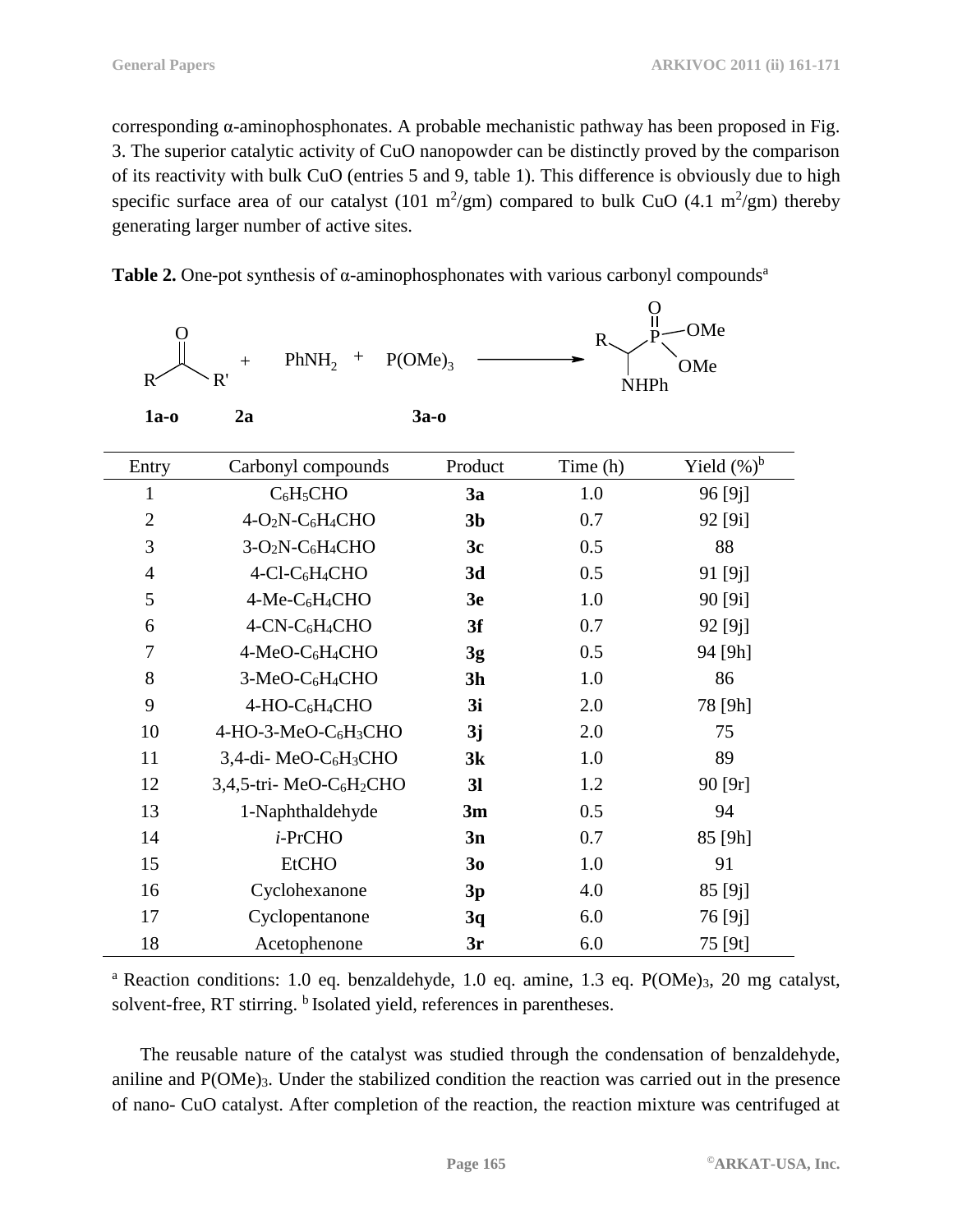3000 rpm for 10 min and the supernatant layer was decanted. The deposited catalyst was collected, followed by washing with acetone several times to remove all the organic substances. It was then dried at 80 °C for 4h and was re-used 4 consecutive times with fresh batches of reactants following the same process. With all the batches the reaction proceeded smoothly, with almost reproducible results each time (Fig. 4)

|                | $^{+}$<br>R'NH <sub>2</sub><br>PhCHO | $P(OME)_{3}$<br>$\! +$ | Ph       | Ő<br>$\mathsf{II}$<br>OMe<br>OMe<br>NHR' |
|----------------|--------------------------------------|------------------------|----------|------------------------------------------|
|                | 1a                                   | $2a-1$                 | $4a-1$   |                                          |
| Entry          | Amine                                | Product                | Time (h) | Yield $(\%)^b$                           |
| 1              | $C_6H_5-NH_2$                        | 4a                     | 0.5      | 96 [9j]                                  |
| $\overline{2}$ | $2-MeC6H4-NH2$                       | 4 <sub>b</sub>         | 0.5      | 86                                       |
| 3              | $4-MeC6H4-NH2$                       | 4c                     | 0.7      | 89 [9s]                                  |
| $\overline{4}$ | $4-CIC6H4-NH2$                       | 4d                     | 0.5      | 90 [9j]                                  |
| 5              | $4-BrC_6H_4-NH_2$                    | 4e                     | 1.0      | 85                                       |
| 6              | $4-MeOC6H4-NH2$                      | 4f                     | 1.0      | 81 [9j]                                  |
| 7              | $3-O2NC6H4-NH2$                      | 4g                     | 1.2      | 85                                       |
| 8              | $C_6H_5CH_2-NH_2$                    | 4h                     | 0.7      | 80 [9j]                                  |
| 9              | Cyclohexylamine                      | 4i                     | 1.0      | 87 [9s]                                  |
| 10             | Pyrrolidine                          | 4j                     | 0.5      | 90 [9e]                                  |
| 11             | Piperidine                           | 4k                     | 0.3      | 87 [9e]                                  |
| 12             | Morpholine                           | 41                     | 0.3      | 88 [9e]                                  |

**Table 3.** One-pot synthesis of  $\alpha$ -aminophosphonates with various amines  $\alpha$ 

<sup>a</sup> Reaction conditions. 1.0 eq. benzaldehyde, 1.0 eq. amine, 1.3 eq.  $P(OME)_3$ , 20 mg catalyst, solvent-free, RT stirring, <sup>b</sup> Isolated yield, references in parentheses.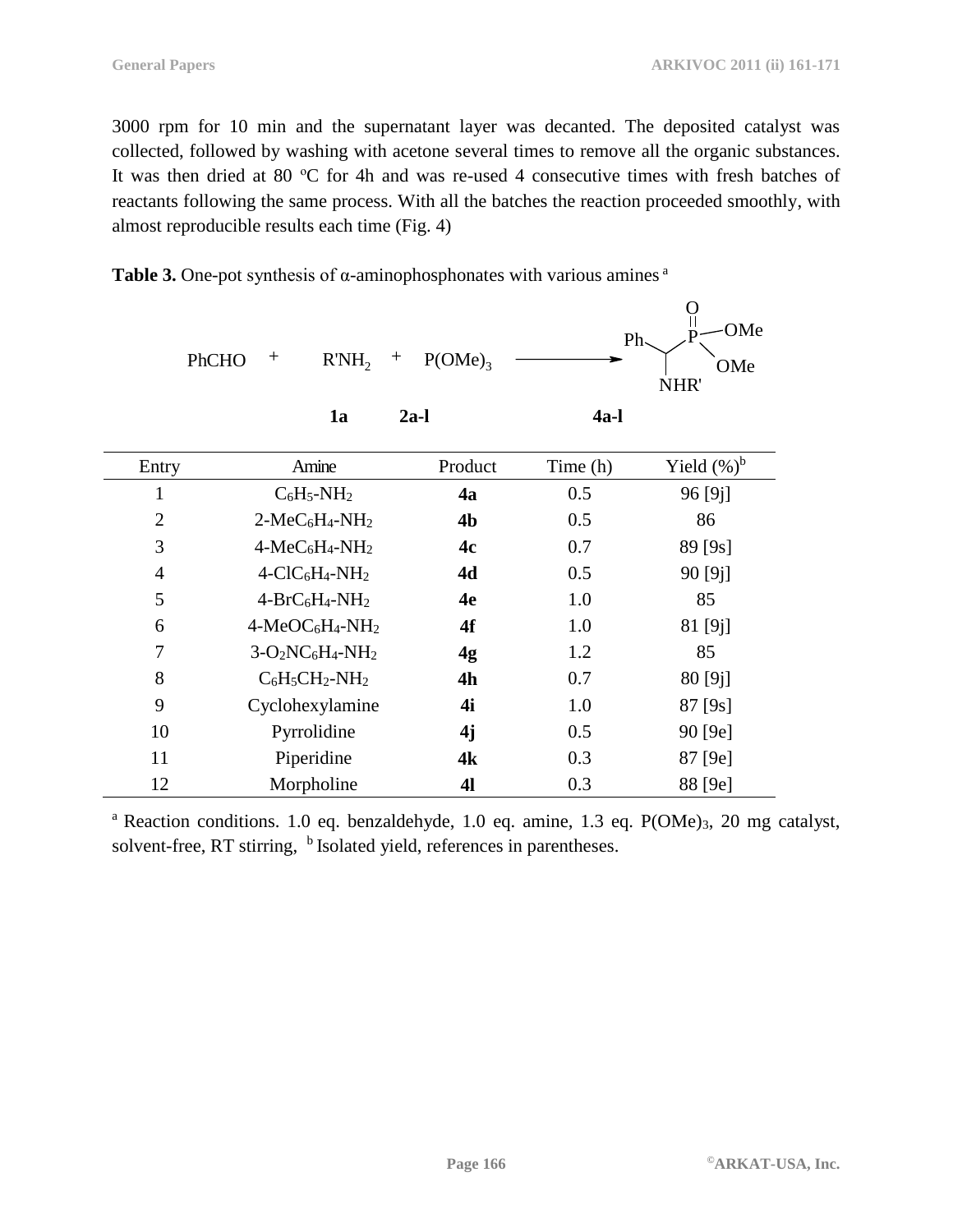

**Figure 3.** Probable mechanism for the CuO nanopowder- catalyzed synthesis of αaminophosphonates.



**Figure 4.** Reusability study of CuO nanopowder with entry 1, Table 2.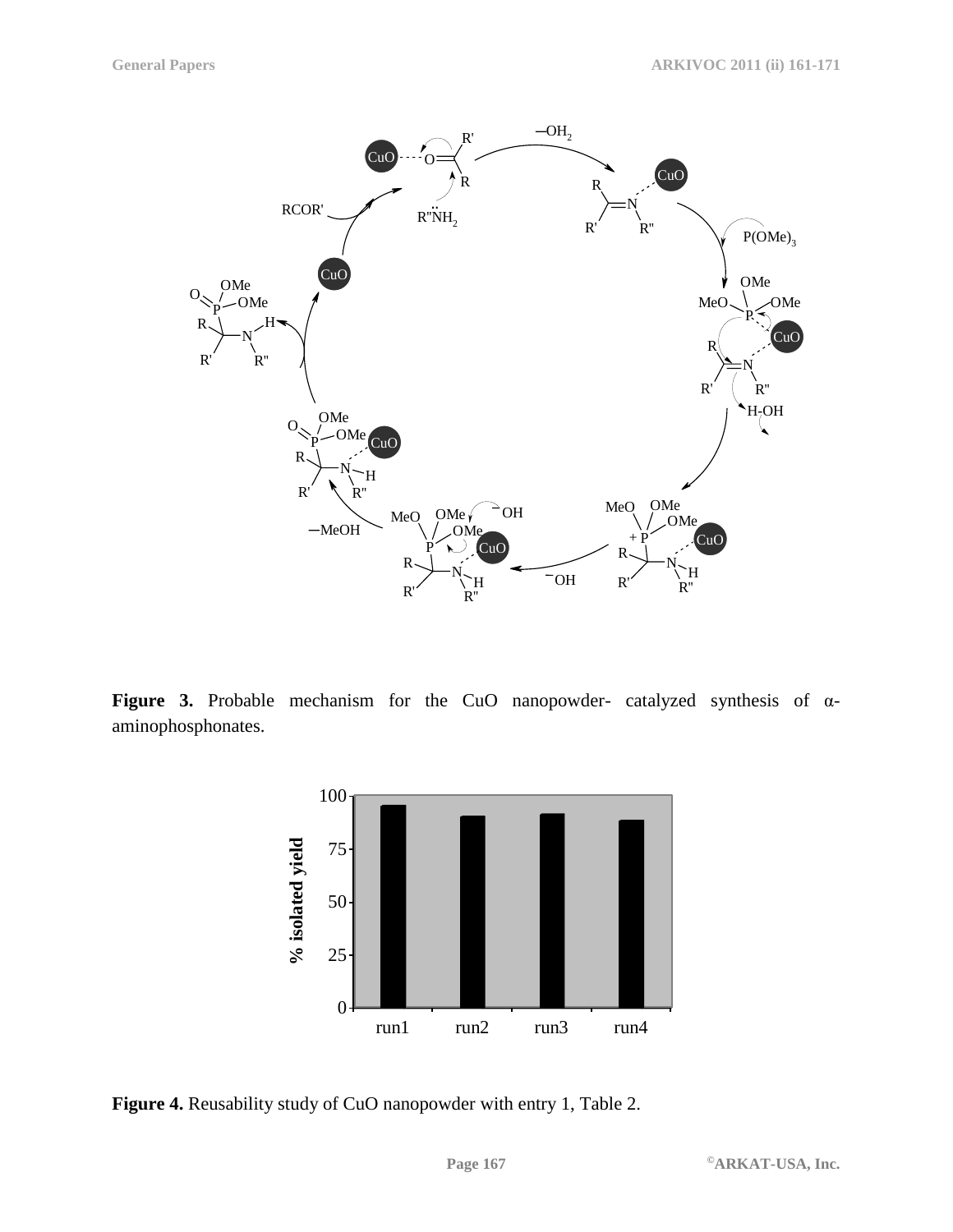# **Experimental Section**

General. <sup>1</sup>H- NMR and <sup>13</sup>C- NMR spectral analyses were carried out on Bruker-Avance Digital 300 MHz and 75.5 MHz instruments; tetramethylsilane (TMS) was used as internal standard. Infrared spectra were recorded in KBr pellets in reflection mode on a Perkin Elmer RX-1 FTIR spectrophotometer. SEM images were obtained from a Hitachi S-3400N microscope at an operating voltage of 15 kV. The sample was coated with gold for effective imaging before being charged. X-Ray powder diffraction study was carried out on a Philips PW-1830 X-Ray diffractometer at a voltage of 35 kV and current of 25 mA using Cu*Kα* radiation (λ=154 nm) at a scanning rate of 1°/minute in the 2θ range 10-80°. Melting points (uncorrected) were determined on a Köfler Block apparatus. E. Merck aluminum-backed silica gel plates coated with silica gel G were used for analytical TLC and monitored under UV light (254 and 360 nm) and also by exposure to iodine vapor. Synthetic grade chemicals from Acros and E-Merck were used for the preparation of the catalyst and from Spectrochem for carrying out the organic reactions. For column chromatography Merck neutral alumina (fine mesh) was used. All solvents used in the reaction were distilled and dried over Na<sub>2</sub>SO<sub>4</sub>. RT denotes room temperature.

### **Typical procedure for the synthesis of CuO nanopowder**

The catalyst was synthesized by a sol-gel approach where the non-ionic triblock copolymer P123  $(EO<sub>20</sub>PO<sub>70</sub>EO<sub>20</sub>, EO = ethylene oxide, PO = propylene oxide, MW = 5800, Sigma-Aldrich) acted$ as the structure- directing template. The copolymer (1.0 g) was dissolved in 10 mL of anhydrous ethanol at RT to get a clear solution. Then quantitative amount of  $Cu(NO<sub>3</sub>)<sub>2</sub>3H<sub>2</sub>O$  (5 mmol, E-Merck) was added to it and the blue solution was stirred at RT for 2 h. The homogeneous gel was then aged at 40  $\degree$ C for 24 h for slow solvent evaporation of the solvent. It was then dried at 100 <sup>o</sup>C for 36 h to obtain a green mass. Finally, it was calcined at 500 <sup>o</sup>C for 4 h in air by slowly increasing the temperature from RT (ramping rate of  $5 \degree C/$  min) to provide the black CuO nanopowder.

### **Typical procedure for the synthesis of α-aminophosphonates**

A mixture of carbonyl compound (1.0 mmol), amine (1.0 mmol), trimethyl phosphite (1.3 mmol) and 20 mg catalyst was stirred at RT in the absence of any solvent for certain periods as indicated in Table 2 and 3. After completion (monitored by TLC), the reaction mixture was diluted with DCM and centrifuged to separate the catalyst for reuse. The organic layer was decanted and added to water. It was then extracted with DCM (3 x 10 mL). This extract was dried over anhydrous Na<sub>2</sub>SO<sub>4</sub> and concentrated under reduced pressure. The crude product was purified by column chromatography using neutral alumina with ethyl acetate/hexane as eluent. All the isolated compounds were characterized by mp, IR,  ${}^{1}H$  NMR,  ${}^{13}C$  NMR and elemental analysis (C, H, and N). Spectral data of the representative new products are given below.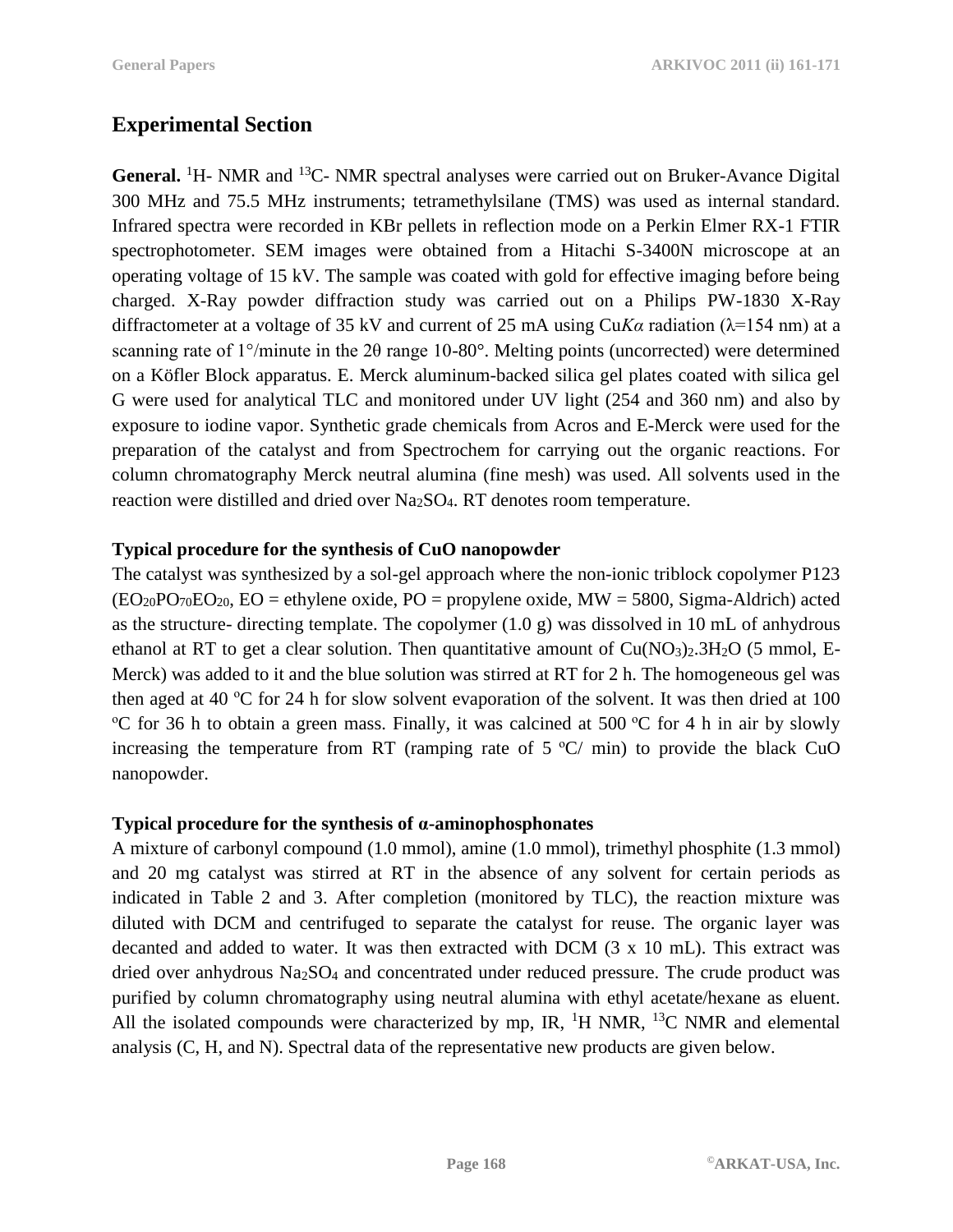**Dimethyl** *α-(N***-anilino)-α-(3-nitrophenyl)methylphosphonate (3c).** Yield 196 mg; yellow crystalline solid; mp 98 °C; IR (KBr): 3290, 3033, 1602, 1526, 1349, 1243, 1043, 836 cm<sup>-1</sup>; <sup>1</sup>H NMR (CDCl3, 300 MHz): *δ* 3.62 (d, *J* = 10.8 Hz, 3H), 3.8 (d, *J* = 10.8 Hz, 3H), 4.85-4.97 (m, 2H), 6.57 (d, *J* = 7.8 Hz, 2H), 6.74 (t, *J* = 7.4 Hz, 1H), 7.12 (d, *J* = 7.8 Hz, 2H), 7.53 (t, *J* = 7.9 Hz, 1H), 7.83 (d, *J* = 7.2 Hz, 1H), 8.15 (d, *J* = 7.5 Hz, 1H), 8.34 (d, *J* = 1.8 Hz, 1H); <sup>13</sup>C NMR (CDCl3, 75.5 MHz): *δ* 53.8, 54.0, 55.2, 56.0, 113.9, 114.7, 127.32, 128.85, 128.93, 129.14, 146.1, 159.4; Anal. Calcd for C15H17N2O5P: C, 53.57; H, 5.06; N, 8.33. Found: C, 53.49; H, 5.17; N, 8.45.

**Dimethyl-***α***-(***N***-anilino)-***α***-(3-Methoxyphenyl)methylphosphonate (3h).** Yield 201 mg; gray white powder; mp 65 °C. IR (KBr): 3308, 2949, 1598, 1493, 1262, 1231, 1033, 753 cm<sup>-1</sup>; <sup>1</sup>H NMR (CDCl3, 300 MHz): *δ* 3.51 (d, *J* = 10.5 Hz, 3H), 3.78 (d, *J* = 10.8 Hz, 3H), 3.80 (s, 3H), 4.73 (m, 1H), 4.80 (m, 1H), 6.61 (dd, *J* = 3.5 Hz, 7.8 Hz, 2H), 6.68-6.74 (m, 1H), 6.82 (d, *J* = 8.1 Hz, 1H), 7.02-7.39 (m, 5H); <sup>13</sup>C NMR (CDCl3, 75.5 MHz): *δ* 53.83, 54.71, 55.32, 56.7, 113.39, 113.46, 113.86, 118.58, 120.14, 129.2, 129.7, 137.24, 146.2, 159.9; Anal. Calcd for  $C_{16}H_{20}NO_4P$ : C, 59.81; H, 6.23; N, 4.36. Found: C, 59.68; H, 6.15; N, 4.29.

**Dimethyl** *α***-(***N***-anilino)-***α***-(3,4-dimethoxyphenyl)methylphosphonate (3k).** Yield 187 mg; white solid; mp 78 °C; IR (KBr): 3293, 3108, 2953, 1601, 1513, 1457, 1241, 1036, 756 cm<sup>-1</sup>; <sup>1</sup>H NMR (CDCl3, 300 MHz): *δ* 3.51 (d, *J* = 9.9 Hz, 3H), 3.75 (d, *J* = 10.6 Hz, 3H), 3.84 (s, 3H), 3.88 (s, 3H), 4.69 (s, 1H), 4.77 (s, 1H), 6.61 (d, *J* = 8.2 Hz, 2H), 6.71 (t, *J* = 7.4 Hz, 1H), 6.83 (d,  $J = 8.7$  Hz, 1H), 7.1 (t,  $J = 9.3$  Hz, 2H), 7.0 (m, 2H); <sup>13</sup>C NMR (CDCl<sub>3</sub>, 75.5 MHz):  $\delta$  53.83, 54.71, 55.32, 56.7, 113.39, 113.46, 113.86, 118.58, 120.14, 129.2, 129.7, 137.24, 146.2, 159.9; Anal. Calcd for C<sub>17</sub>H<sub>22</sub>NO<sub>5</sub>P: C, 58.12; H, 6.27; N, 3.99. Found: C, 58.07; H, 6.15; N, 4.11.

**Dimethyl** *α***-anilino-***α***-(1-naphthyl)methylphosphonate (3m).** Yield 208 mg; white solid; mp 132 °C; IR (KBr): 3308, 3027, 1949, 1601, 1236, 1054, 1026, 830 cm<sup>-1</sup>; <sup>1</sup>H NMR (CDCl<sub>3</sub>, 300 MHz): *δ* 3.15 (d, *J* = 10.5 Hz, 3H), 3.81 (d, *J* = 10.8 Hz, 3H), 5.06 (t, *J* = 8.7 Hz, 1H), 5.67 (dd, *J* = 7.7 Hz, 7.7 Hz, 1H), 6.55 (d, *J* = 8.1 Hz, 2H), 6.66 (t, *J* = 7.3 Hz, 1H), 7.05 (t, *J* = 7.9 Hz, 2H), 7.45 (t, *J* = 7.7 Hz, 1H), 7.55 (t, *J* =7.5 Hz, 1H), 7.63 (t, *J* = 7.4 Hz, 1H), 7.79 (d, *J* = 9.1 Hz, 2H), 7.91 (d, *J* = 7.8 Hz, 1H), 8.23 (d, *J* = 8.7 Hz, 1H); <sup>13</sup>C NMR (CDCl3, 75.5 MHz): *δ* 50.2, 52.2, 53.7, 113.6, 118.1, 118.4, 122.6, 125.5, 125.6, 125.7, 126.5, 128.6, 128.7, 129.2, 131.3, 131.4, 133.8, 145.9. Anal. Calcd for C19H20NO3P: C, 66.86; H, 5.86; N, 4.10. Found: C, 66.91; H, 5.83; N, 4.06%.

**Dimethyl** *a***-anilino-***a***-(ethyl)methylphosphonate (3o). Yield 340 mg; white crystals; mp 40 °C;** IR (KBr): 3432, 3029, 2373, 1629, 1456, 1236, 1040, 702 cm<sup>-1</sup>; <sup>1</sup>H NMR (CDCl<sub>3</sub>, 300 MHz): δ 1.03 (t, *J* = 7.4 Hz, 3H), 1.62-1.76 (m, 1H), 1.91-2.05 (m, 1H), 2.15 (s, 1H), 3.52 (d, *J* = 10.4 Hz, 3H), 3.73 (d, *J* = 10.8 Hz, 3H), 6.65 (d, *J* = 8.1 Hz, 2H), 6.71 (t, *J* = 7.2 Hz, 1H), 7.16 (d, *J* = 7.8 Hz, 2H); <sup>13</sup>C NMR (CDCl3, 75.5 MHz): *δ* 10.6, 23.9, 51.1, 52.6, 53.6, 113.2, 118.2, 129.3, 147.0. Anal. Calcd for C<sub>11</sub>H<sub>17</sub>NO<sub>3</sub>P: C, 54.54; H, 7.02; N, 5.76. Found: C, 54.39; H, 7.45; N, 5.67%.

**Dimethyl** *α***-(2-methylanilino)-***α***-(phenyl)methylphosphonate (4b).** Yield 238 mg; white powder; mp 48 °C; IR (KBr): 3418, 3028, 2956, 1596, 1507, 1543, 1240, 1047, 832 cm<sup>-1</sup>; <sup>1</sup>H NMR (CDCl3, 300 MHz): *δ* 2.2 (s, 3H), 3.40 (d, *J* = 10.5 Hz, 3H), 3.68 (d, *J* = 10.5 Hz, 3H),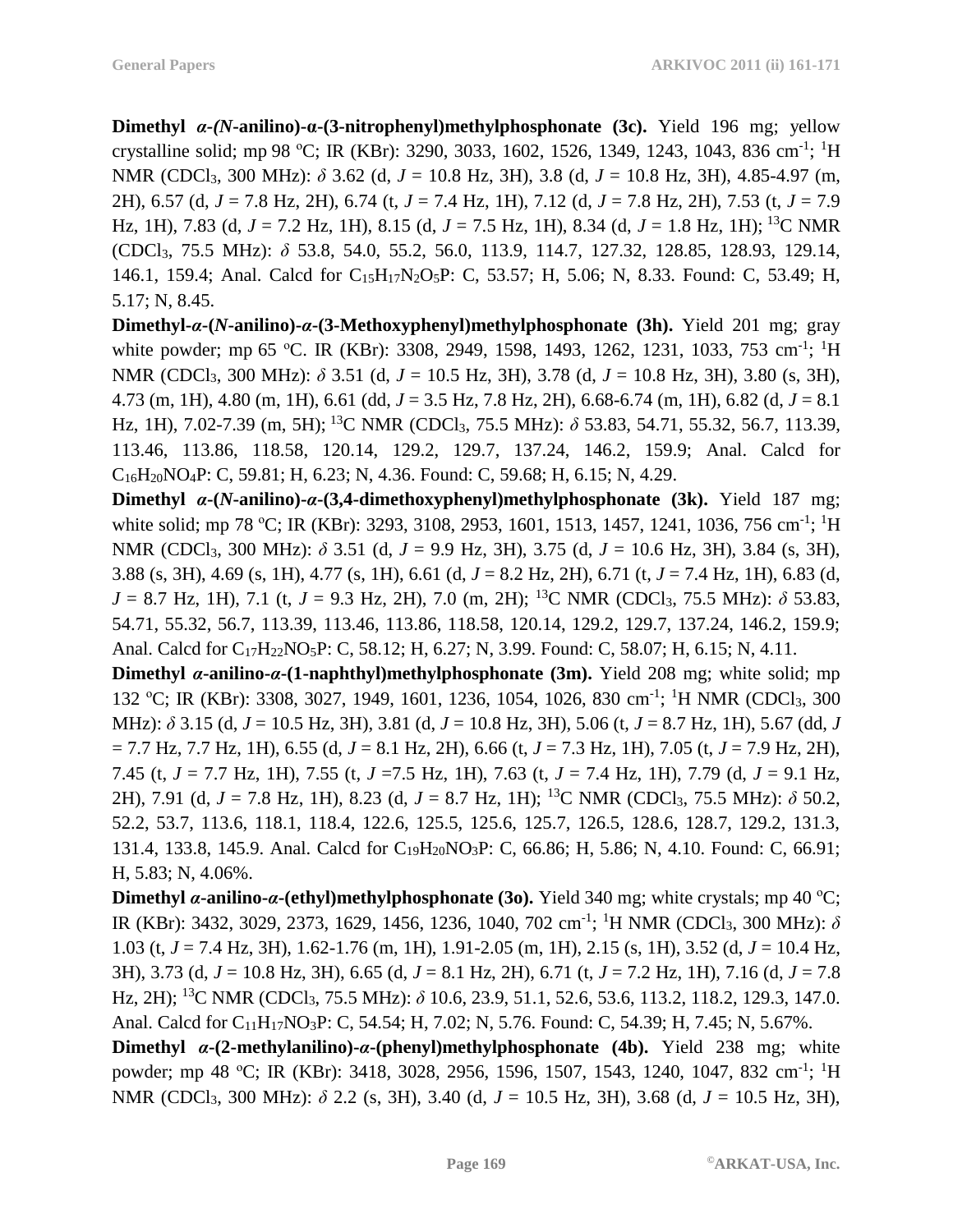4.56 (br s, 1H), 4.71 (s, 1H), 6.32 (d, *J* = 7.8 Hz, 1H), 6.57 (t, *J* = 7.4 Hz, 1H), 6.87 (t, *J* = 7.8 Hz, 1H), 6.97 (d, *J* = 7.2 Hz, 1H), 7.17-7.28 (m, 3H), 7.38 (d, *J* = 6.1 Hz, 2H); <sup>13</sup>C NMR (CDCl3, 75.5 MHz): *δ* 17.5, 53.8, 54.7, 56.7, 111.3, 118.2, 123.0, 126.9, 127.6, 128.0, 128.7, 130.2, 135.7, 144.0. Anal. Calcd for C16H20NO3P: C, 62.95; H, 6.58; N, 4.59. Found: C, 62.89; H, 6.55; N, 4.67%.

**Dimethyl** *α***-(4-bromoanilino)-***α***-(phenyl)methylphosphonate (4e).** Yield 304 mg; white powder; mp 60 °C; IR (KBr): 3310, 3006, 2952, 1593, 1492, 1238, 1029, 818 cm<sup>-1</sup>; <sup>1</sup>H NMR (CDCl3, 300 MHz): *δ* 3.38 (d, *J* = 10.5 Hz, 3H), 3.68 (d, *J* = 10.8 Hz, 3H), 4.66 (dd, *J* = 7.8 Hz, 7.8 Hz, 1H), 4.83 (t, *J* = 8.6 Hz, 1H), 6.40 (d, *J* = 8.7 Hz, 2H), 7.1 (d, *J* = 8.7 Hz, 2H), 7.19-7.29 (m, 3H), 7.37 (d, *J* =7.5 Hz, 2H); <sup>13</sup>C NMR (CDCl3, 75.5 MHz): *δ* 53.8, 54.7, 56.7, 110.3, 115.5, 127.4, 128.2, 128.8, 131.9, 135.0, 145.1. Anal. Calcd for C<sub>15</sub>H<sub>17</sub>BrNO<sub>3</sub>P: C, 48.65; H, 4.59; N, 3.78. Found: C, 48.72; H, 4.62; N, 3.69%.

**Dimethyl** *α***-(3-nitroanilino)-***α***-(phenyl)methylphosphonate (4g).** Yield 267 mg; bright yellow crystals; mp 130 °C; IR (KBr): 3281, 3082, 2954, 1622, 1533, 1347, 1234, 1030, 819 cm<sup>-1</sup>; <sup>1</sup>H NMR (CDCl3, 300 MHz): *δ* 3.40 (d, *J* = 10.6 Hz, 3H), 3.72 (d, *J* = 10.6 Hz, 3H), 4.73 (m, 1H), 5.53 (t, *J* = 8.6 Hz, 1H), 6.81 (d, *J* = 7.5 Hz, 1H), 7.17 (m, 1H), 7.27 (m, 3H), 7.42 (m, 5H); <sup>13</sup>C NMR (CDCl3, 75.5 MHz): *δ* 53.7, 54.1, 56.4, 108.0, 113.0, 119.4, 127.8, 128.4, 128.9, 129.7, 134.5, 147.1, 149.2. Anal. Calcd for C<sub>15</sub>H<sub>18</sub>N<sub>2</sub>O<sub>5</sub>P: C, 53.41; H, 5.34; N, 8.31. Found: C, 53.51; H, 5.11; N, 8.39%.

### **Acknowledgements**

B.K. thanks UGC, New Delhi for the minor research project scheme in providing financial assistance and to the technical staff of the Organic Instrumentation Laboratory, Calcutta University, for instrumental analysis.

# **References**

- 1. (a) Kabachnik, M. I.; Medved, T. Ya. *Dokl. Akad. Nauk SSSR* **1952**, *83*, 689. (b) Kabachnik, M. I.; Medved, T. Ya. *Chem. Abstr*. **1953**, *47*, 2724. (c) Fields, E. *J. Am. Chem. Soc.* **1952**, *74*, 1528. (d) For reviews see: Cherkasov, R. A.; Galkin, V. I. *Russ. Chem. Rev*. **1998**, *67*, 857.
- 2. Smith, A. B.; Yager, K. M.; Taylor, C. M. *J. Am. Chem. Soc.* **1995**, *117*, 10879.
- 3. (a) Atherton, F. R.; Hassall, C. H.; Lambert, R. W. *J. Med. Chem*. **1986**, *29*, 29. (b) Du, S.; Faiger, H.; Belakhov, V.; Baasov, T. *Bioorg. Med. Chem*. **1997**, *7*, 2671.
- 4. (a) Giannousis, P. P.; Barlett, P. A. *J. Med. Chem*. **1987**, *30*, 1603. (b) Grembecka, J.; Mucha, A.; Cierpicki, T.; Kafarski, P. *J. Med. Chem*. **1989**, *32*, 2461.
- 5. Atherton, F. R.; Hassall, C. H.; Lambert, R. W. *J. Med. Chem*. **1986**, *29*, 20.